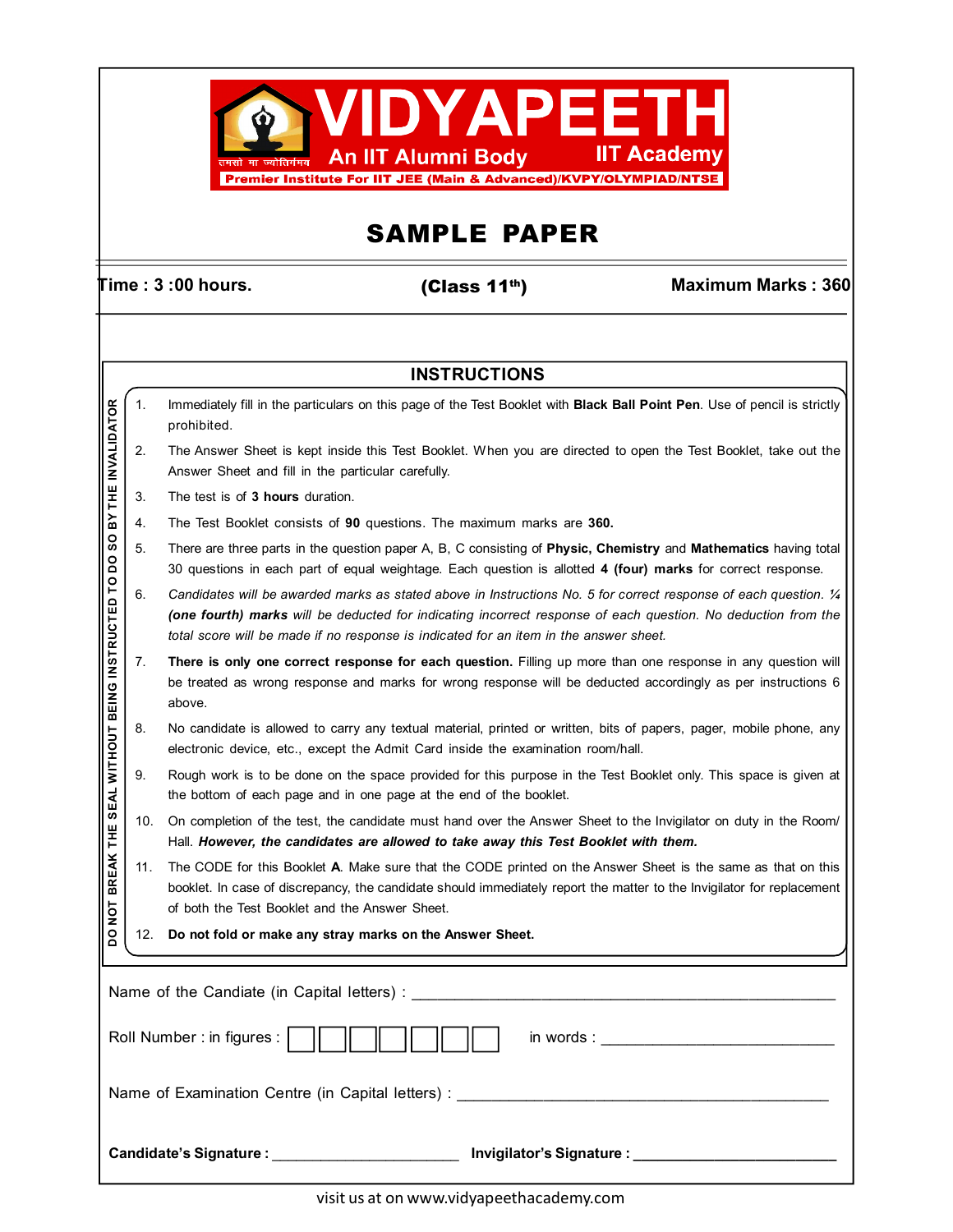## PART - I PHYSICS

Q.1 P-T diagram is shown below then choose the corresponding V-T diagram



Q.2 Which of the following will have maximum total kinetic energy at temperature 300 K.

(A)  $1 \text{ kg}$ , H<sub>2</sub> (B)  $1 \text{ kg}$ , He (C)  $\frac{1}{2}$  kgH<sub>2</sub> +  $\frac{1}{2}$ kgHe  $+\frac{1}{2}$ kgHe (D)  $\frac{1}{4}$  kgH<sub>2</sub> +  $\frac{3}{4}$ kgHe

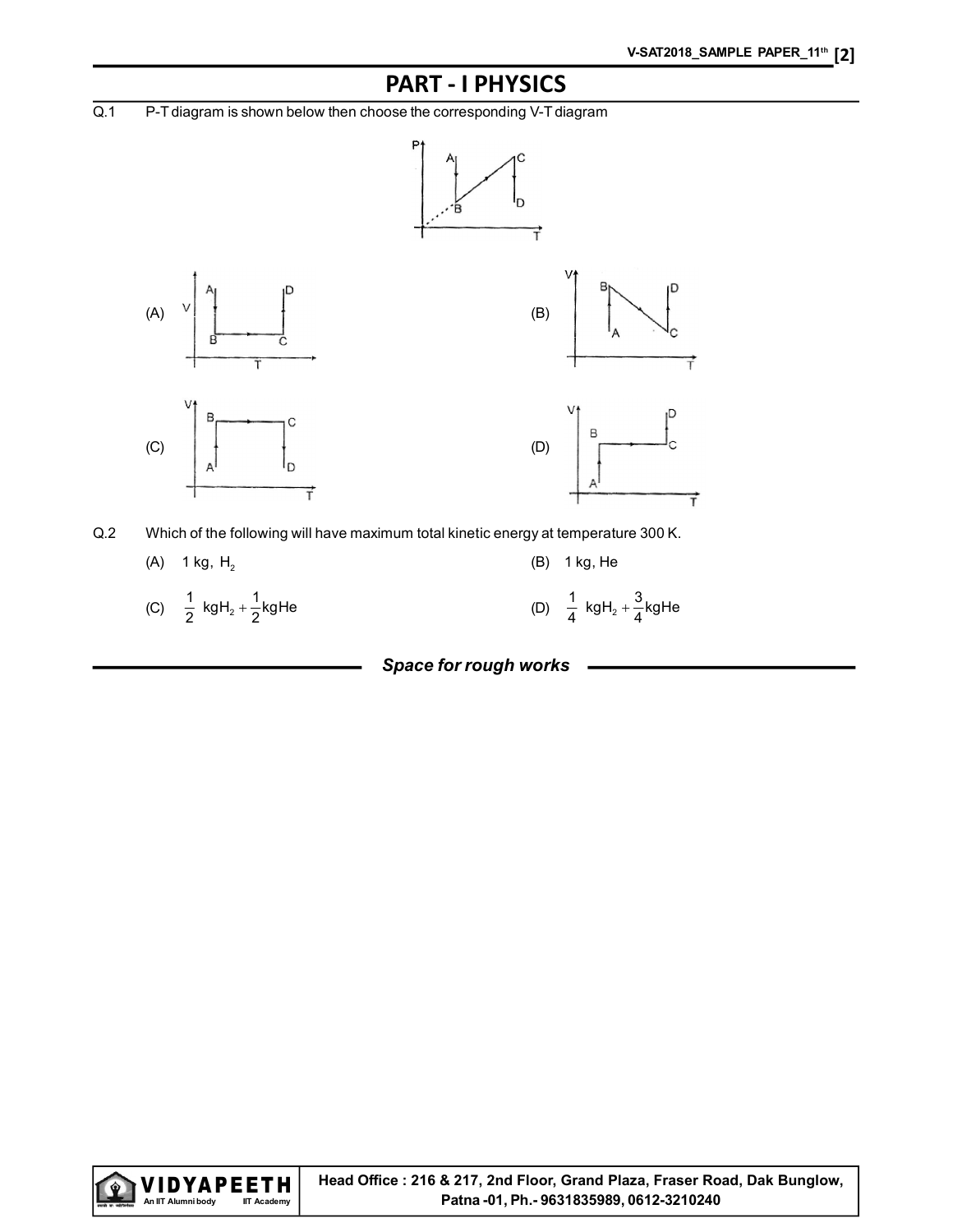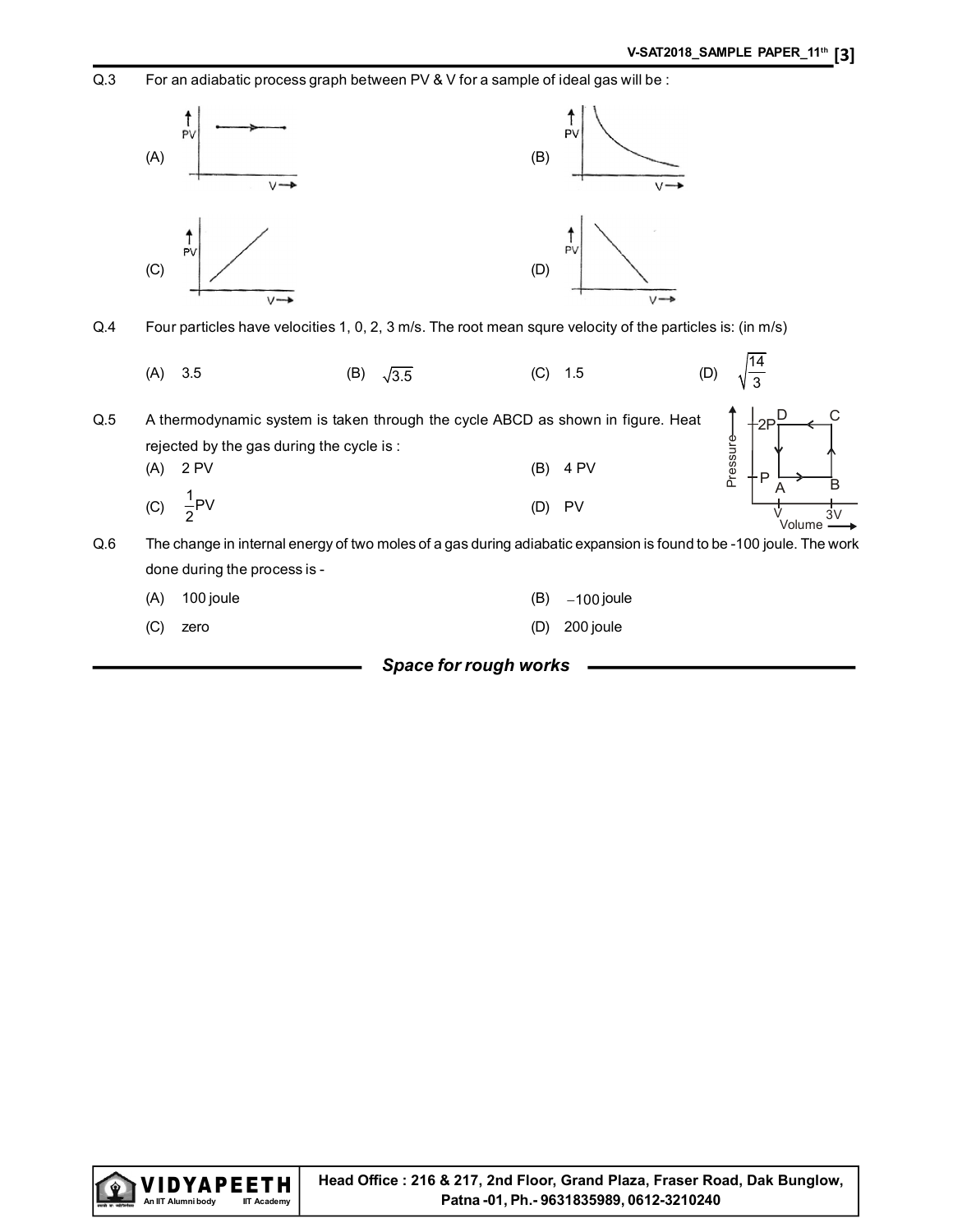| V-SAT2018_SAMPLE PAPER_11 <sup>th</sup> [4] |
|---------------------------------------------|
|---------------------------------------------|

| Q.7  |         | There are two parts of a vessel. The pressure in one part is P and its volume is V. The                                                       |  |                          |     |                                | P | Vaccum               |  |  |  |  |
|------|---------|-----------------------------------------------------------------------------------------------------------------------------------------------|--|--------------------------|-----|--------------------------------|---|----------------------|--|--|--|--|
|      |         | 4V<br>volume of another part is 4V and there is vaccum in it. If the intervening wall is ruptured,<br>$\vee$                                  |  |                          |     |                                |   |                      |  |  |  |  |
|      |         | then work done by the gas and change in its internal energy will be-                                                                          |  |                          |     |                                |   |                      |  |  |  |  |
|      | (A)     | $\delta W = 2PV$ , dU = -ve                                                                                                                   |  |                          | (B) | $\delta W = 3PV$ , dU = 0      |   |                      |  |  |  |  |
|      | (C)     | $\delta W = 0$ , dU = +ve                                                                                                                     |  |                          | (D) | $\delta W = 0$ , dU = 0        |   |                      |  |  |  |  |
| Q.8  |         | If a bimetallic strip is heated, it will.                                                                                                     |  |                          |     |                                |   |                      |  |  |  |  |
|      | (A)     | Bend towards the metal with lower thermal expansion coefficient.                                                                              |  |                          |     |                                |   |                      |  |  |  |  |
|      | (B)     | Bend towards the metal with higher thermal expansion coefficient.                                                                             |  |                          |     |                                |   |                      |  |  |  |  |
|      | (C)     | Twist itself into helix]                                                                                                                      |  |                          |     |                                |   |                      |  |  |  |  |
|      | (D)     | Have no bending.                                                                                                                              |  |                          |     |                                |   |                      |  |  |  |  |
| Q.9  |         | A pendulum clock has an iron pendulum 1m long ( $\alpha_{\text{iron}}$ = 10 <sup>-5</sup> /° C). If the temperature rises by 10°C, the clock- |  |                          |     |                                |   |                      |  |  |  |  |
|      | (A)     | Will lose 8 seconds per day                                                                                                                   |  |                          | (B) | Will lose 4.32 seconds per day |   |                      |  |  |  |  |
|      | (C)     | Will gain 8 seconds per day                                                                                                                   |  |                          | (D) | Will gain 4.32 seconds per day |   |                      |  |  |  |  |
| Q.10 |         | The volume of a solid decreses by 0.6% when it is cooled through $50^{\circ}$ C. Its coefficient of liner expansion is -                      |  |                          |     |                                |   |                      |  |  |  |  |
|      | (A)     | $4 \times 10^{-6}$ K                                                                                                                          |  | (B) $5 \times 10^{-5}$ K | (C) | (D)<br>$6\times10^4$ K         |   | $4 \times 10^{-5}$ K |  |  |  |  |
| Q.11 |         | Equation of two S.H.M. $x_1 = 5\sin(2\pi t + \pi/4)$ , $x_2 = 5$ . $\sqrt{2}(\sin 2t + \cos 2\pi t)$ ratio of amplitude & phase difference    |  |                          |     |                                |   |                      |  |  |  |  |
|      | will be |                                                                                                                                               |  |                          |     |                                |   |                      |  |  |  |  |
|      | (A)     | 2:1,0                                                                                                                                         |  | (B) 1:2,0                | (C) | $1:2,\pi/2$<br>(D)             |   | $2:1,\pi/2$          |  |  |  |  |
|      |         |                                                                                                                                               |  | Space for rough works    |     |                                |   |                      |  |  |  |  |

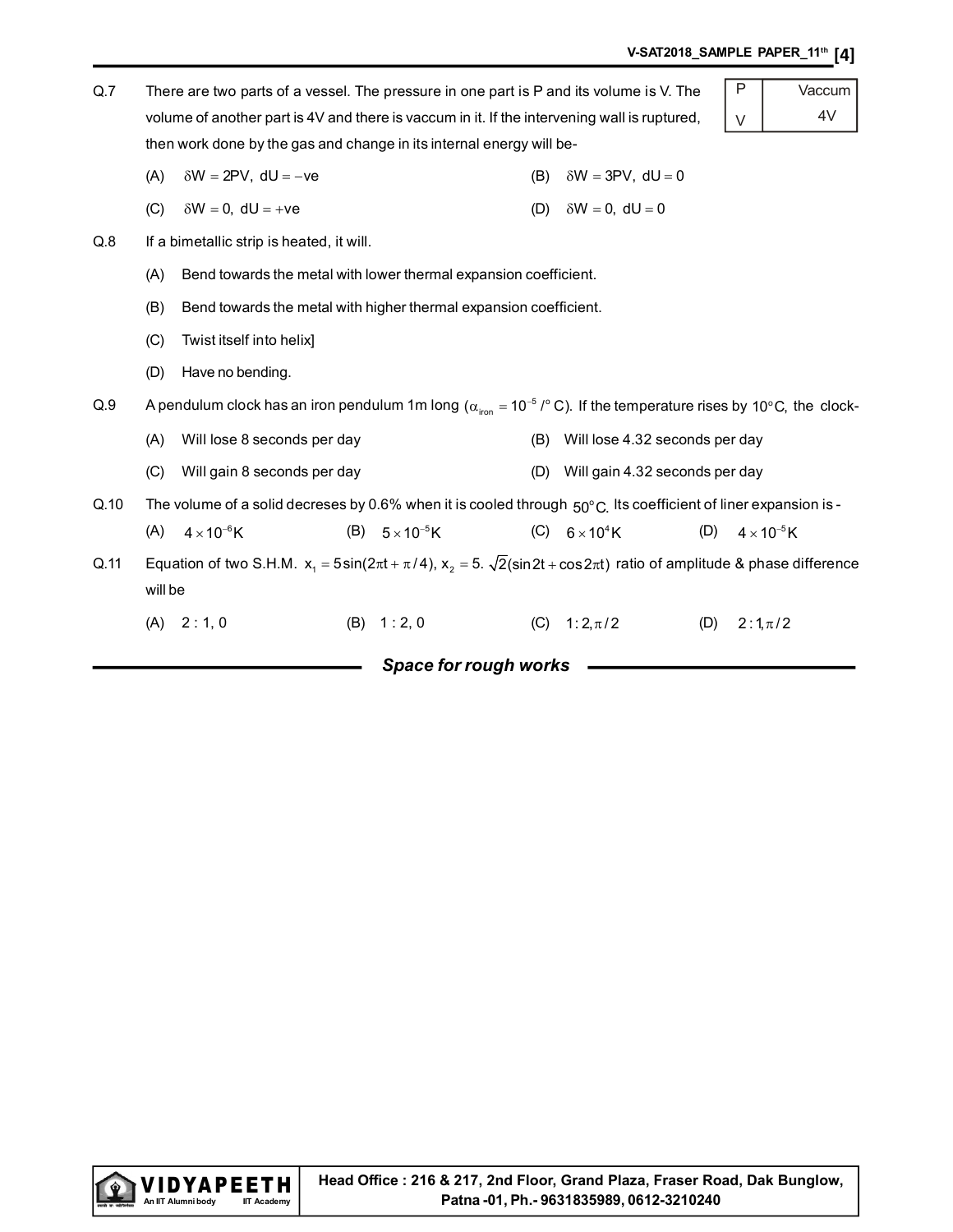| Q.12 |     | The graph in the figure shows how the displacement of a particle describing S.H.M.                                      |                   |                       |     |                                       |     | Y                         |
|------|-----|-------------------------------------------------------------------------------------------------------------------------|-------------------|-----------------------|-----|---------------------------------------|-----|---------------------------|
|      |     | varies with time. Which one of the following statements is not true?                                                    |                   |                       |     |                                       |     | T/2                       |
|      | (A) | The force is zero at time $\frac{3T}{4}$                                                                                |                   |                       |     |                                       | y   | 3T/4<br>T/4               |
|      | (B) | The velocity is maximum at time T/2                                                                                     |                   |                       |     |                                       |     |                           |
|      | (C) | The acceleration is maxium at time T                                                                                    |                   |                       | (D) | The P.E. = total energy at time $T/2$ |     |                           |
| Q.13 |     | For a particle executing SHM, which of the following statements does not hold good?                                     |                   |                       |     |                                       |     |                           |
|      | (A) | The total energy of the particle always remains the same                                                                |                   |                       |     |                                       |     |                           |
|      | (B) | The restoring force is always directed towards a fixed point                                                            |                   |                       |     |                                       |     |                           |
|      | (C) | The restoring force is maximum at the extreme positions                                                                 |                   |                       |     |                                       |     |                           |
|      | (D) | The velocity of the particle is minimum at the centre of motion of the particle                                         |                   |                       |     |                                       |     |                           |
| Q.14 |     | The total energy of the body executing S.H.M. is E. Then the kinetic energy when the displacement is half of the        |                   |                       |     |                                       |     |                           |
|      |     | amplitude, is                                                                                                           |                   |                       |     |                                       |     |                           |
|      |     |                                                                                                                         |                   |                       |     |                                       |     | (D) $\frac{\sqrt{3}}{4}E$ |
|      | (A) | $rac{E}{2}$                                                                                                             | (B) $\frac{E}{4}$ |                       |     | (C) $\frac{3E}{4}$                    |     |                           |
| Q.15 |     | A linear harmoic oscillator of force constant $2 \times 10^6$ N/m and amplitude 0.01 m has a total mechanical energy of |                   |                       |     |                                       |     |                           |
|      |     | 160 joules. Its -                                                                                                       |                   |                       |     |                                       |     |                           |
|      | (A) | Maximum potential energy is 100 J                                                                                       |                   |                       | (B) | Maximun K.E. is 100 J                 |     |                           |
|      | (C) | Maximum P.E. is 40 J                                                                                                    |                   |                       | (D) | Minimum P.E. is zero                  |     |                           |
| Q.16 |     | A particle executing S.H.M of amplitude 4 cm and $T = 4$ sec. The time taken by it to move from positive extreme        |                   |                       |     |                                       |     |                           |
|      |     | position to half the amplitude is -                                                                                     |                   |                       |     |                                       |     |                           |
|      | (A) | 1 sec                                                                                                                   | (B)               | $1/3$ sec             | (C) | $2/3$ sec                             | (D) | $\sqrt{3/2}$ sec          |
|      |     |                                                                                                                         |                   | Space for rough works |     |                                       |     |                           |
|      |     |                                                                                                                         |                   |                       |     |                                       |     |                           |

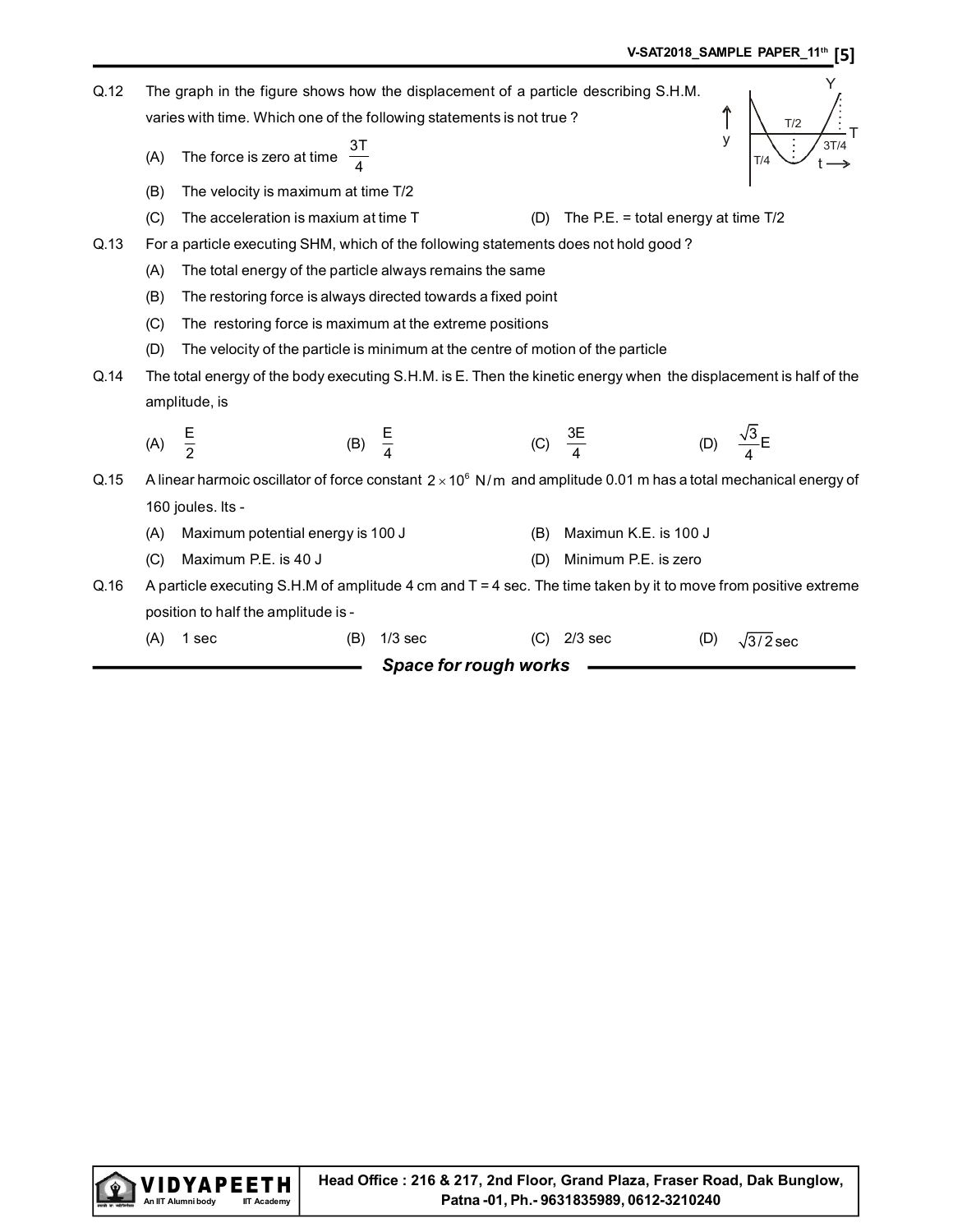| Q.17 |     | One mass m is suspended from a spring. Time period of oscillation is T. Now if spring is divided into n pieces &         |       |                                                         |         |                       |                     |                            |
|------|-----|--------------------------------------------------------------------------------------------------------------------------|-------|---------------------------------------------------------|---------|-----------------------|---------------------|----------------------------|
|      |     | these are joined in paralled order then time period of oscillation if same mass is suspended.                            |       |                                                         |         |                       |                     |                            |
|      | (A) | $n^2T$                                                                                                                   |       | $(B)$ nT                                                |         | (C) $\frac{1}{n}$     | (D) $\frac{T}{n^2}$ |                            |
| Q.18 |     | Two objects A and B of equal mass are suspended from two springs of spring constants $k_A$ and $k_B$ if the objects      |       |                                                         |         |                       |                     |                            |
|      |     | oscillte vertically in such a manner that their maximum kinetic energies are equal, then the ratio of their amplitudes   |       |                                                         |         |                       |                     |                            |
|      | is  |                                                                                                                          |       |                                                         |         |                       |                     |                            |
|      |     | (A) $\frac{K_B}{K}$                                                                                                      |       | (B) $\sqrt{\frac{\mathsf{K}_{\mathrm{B}}}{\mathsf{K}}}$ |         | (C) $\frac{K_A}{K_B}$ |                     | (D) $\sqrt{\frac{K_A}{K}}$ |
| Q.19 |     | If Length of simple pendulaun is pendulaun is inecreased by 6% then percentage change in time-period will be             |       |                                                         |         |                       |                     |                            |
|      | (A) | 3%                                                                                                                       |       | (B) 9%                                                  | (C)     | 6%                    | (D)                 | 1/9%                       |
| Q.20 |     | The amplitude of a darmped harmonic oscillator become havled in 1 minute. After three minutes the amplitude will         |       |                                                         |         |                       |                     |                            |
|      |     | become 1/x of initial amplitude where x is -                                                                             |       |                                                         |         |                       |                     |                            |
|      | (A) | 8                                                                                                                        | (B) 2 |                                                         | $(C)$ 3 |                       | (D)                 | 4                          |
| Q.21 |     | Two particles of medium disturbed by the wave propagation are at $x_1 = 0$ and $x_2 = 1$ cm. The respective displacement |       |                                                         |         |                       |                     |                            |
|      |     | (in cm) of the particles can be given by the equations :                                                                 |       |                                                         |         |                       |                     |                            |
|      |     | $y_1 = 2\sin 3\pi t$ , $y_2 = 2\sin(3\pi t - \pi/8)$ The wave velocity is:                                               |       |                                                         |         |                       |                     |                            |
|      | (A) | 16 cm/sec                                                                                                                |       | $(B)$ 24 cm/sec                                         | (C)     | 12 cm/sec             | (D)                 | 8 cm/sec.                  |
| Q.22 |     | A string is stretched by a force of 40N. The mass of 10 m length of this string is 0.01kg. The speed of transverse       |       |                                                         |         |                       |                     |                            |
|      |     | waves in this string will be -                                                                                           |       |                                                         |         |                       |                     |                            |
|      | (A) | 400 m/s                                                                                                                  | (B)   | 40 m/s                                                  | (C)     | 200 m/s               | (D)                 | 80 m/s                     |
|      |     |                                                                                                                          |       | Space for rough works                                   |         |                       |                     |                            |

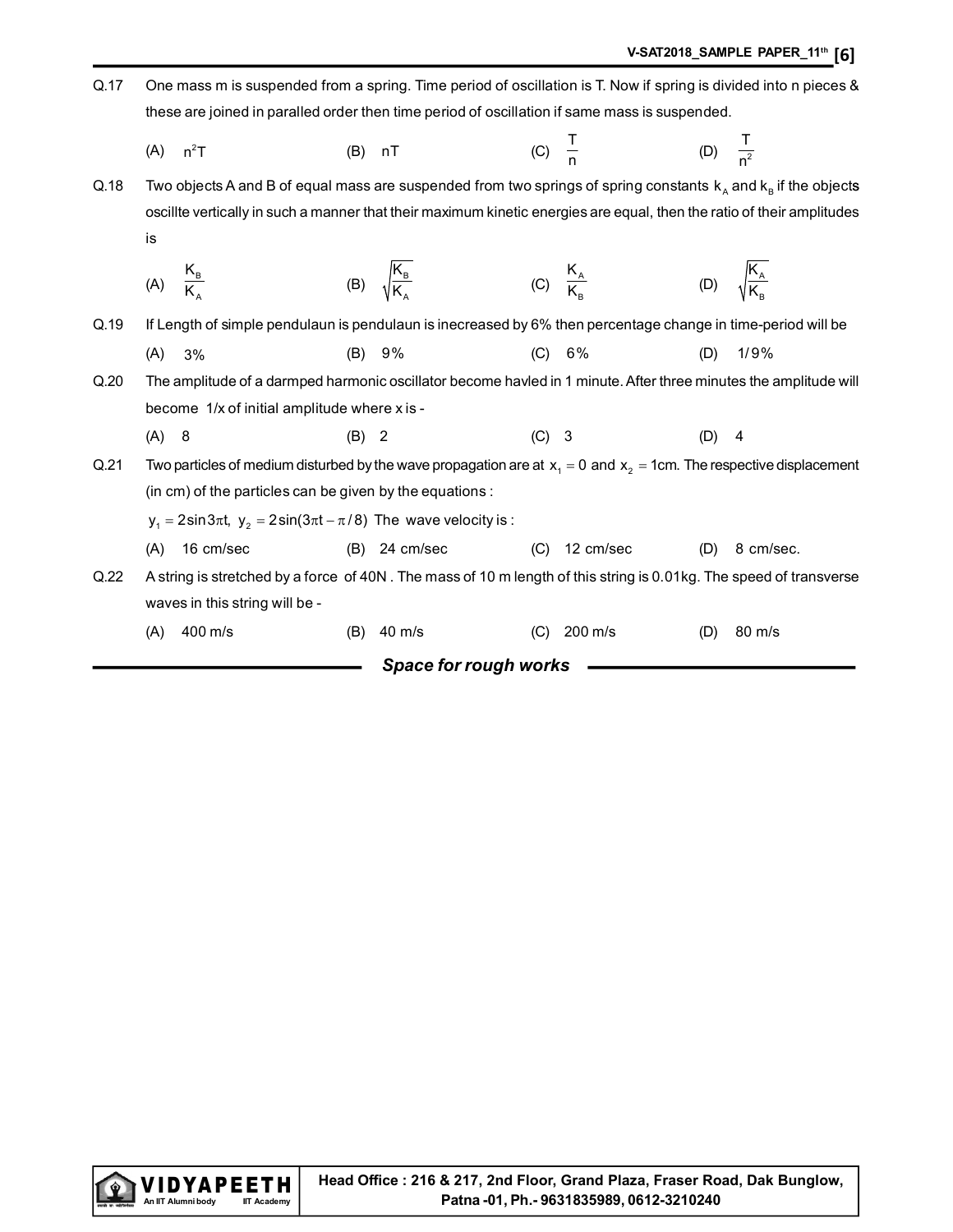Q.23 The same progressive wave is represented by two graphs I and II. Graph I shows how the displacement 'y' varies with the distance x along the wave at a given time. Graph II shows how y varies with time t at a give point on the wave. The ratio of measurements AB to CD, marked on the curves, represents



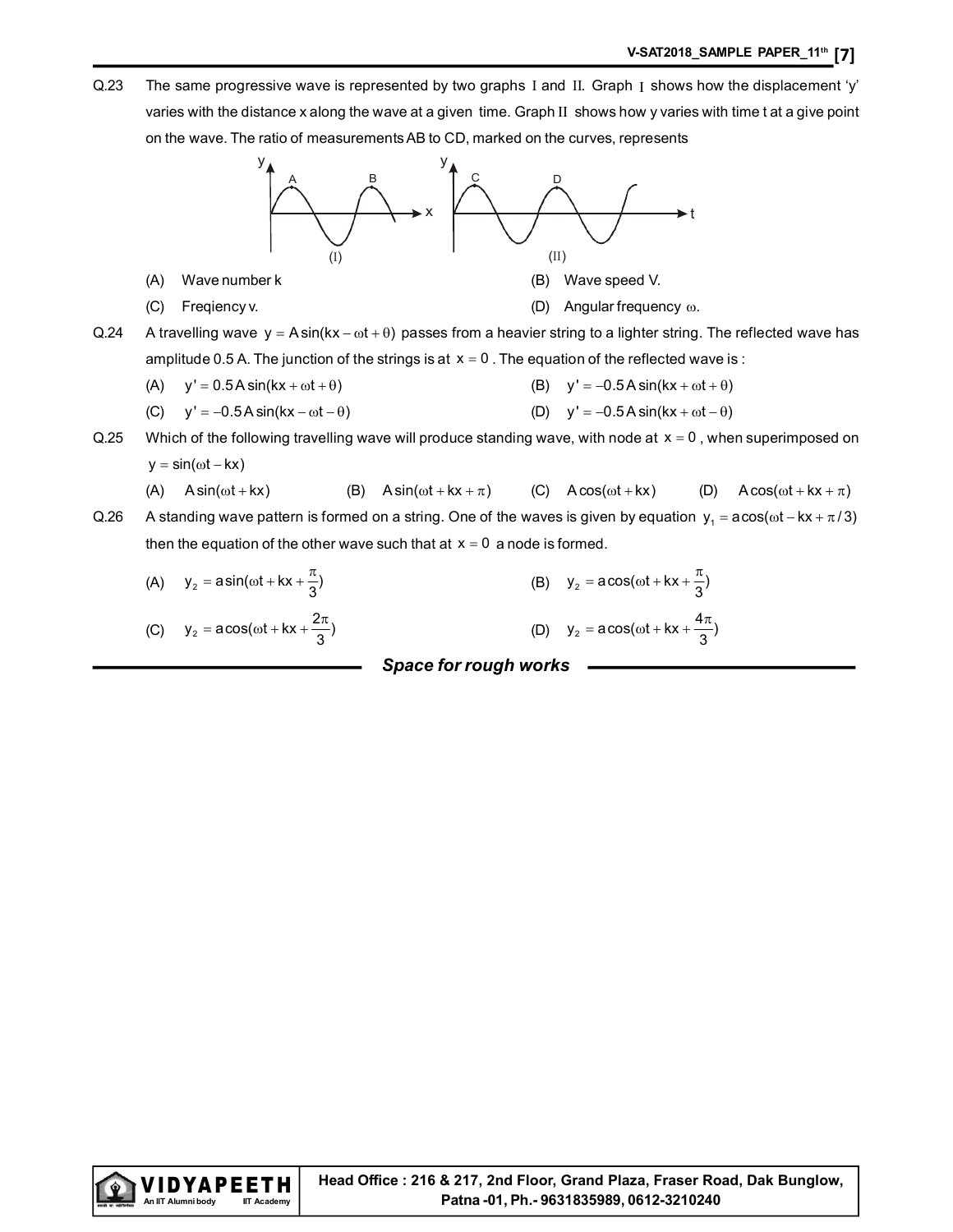| Q.27                                                                                                                                                 | Consider following statements and choose the correct option; |                                                                                                                                                                     |         |                              |     |                        |             |                                        |  |  |
|------------------------------------------------------------------------------------------------------------------------------------------------------|--------------------------------------------------------------|---------------------------------------------------------------------------------------------------------------------------------------------------------------------|---------|------------------------------|-----|------------------------|-------------|----------------------------------------|--|--|
| S <sub>1</sub> : A standing wave pattern is formed in a string. The power transfer through a point (other than node and antinode)<br>is zero always. |                                                              |                                                                                                                                                                     |         |                              |     |                        |             |                                        |  |  |
|                                                                                                                                                      |                                                              | S <sub>2</sub> : If the equation of transverse wave is $y = 5 \sin 2\pi \left( \frac{t}{0.04} - \frac{x}{40} \right)$ , where distance is in cm and time in second, |         |                              |     |                        |             |                                        |  |  |
|                                                                                                                                                      | then the wavelength will be 40 cm.                           |                                                                                                                                                                     |         |                              |     |                        |             |                                        |  |  |
|                                                                                                                                                      |                                                              | $S_3$ : The phase difference between two points separated by 1 m in a wave of frequency 120 Hz is 90°. The velocity                                                 |         |                              |     |                        |             |                                        |  |  |
|                                                                                                                                                      |                                                              | of the wave is 480 m/s.                                                                                                                                             |         |                              |     |                        |             |                                        |  |  |
|                                                                                                                                                      | (A)                                                          | FTT                                                                                                                                                                 | (B)     | TTF                          | (C) | TFT                    | (D)         | FFF                                    |  |  |
| Q.28                                                                                                                                                 |                                                              | Two small boats are 10m apart on a lake. Each pops up and down with a period of 4.0 seconds due to wave motion                                                      |         |                              |     |                        |             |                                        |  |  |
|                                                                                                                                                      |                                                              | on the surface of water. When one boat is at its highest point, the other boat is at its lowest point. Both boats are                                               |         |                              |     |                        |             |                                        |  |  |
|                                                                                                                                                      |                                                              | always within a single cycle of the waves. The speed on the waves in m/s is:                                                                                        |         |                              |     |                        |             |                                        |  |  |
|                                                                                                                                                      | (A)                                                          | $2 \, \text{m/s}$                                                                                                                                                   |         | $(B)$ 2.5 m/s                | (C) | $10 \text{ m/s}$       | (D)         | $5 \, \text{m/s}$                      |  |  |
| Q.29                                                                                                                                                 |                                                              | Three waves of equal frequency having amplitudes $10\mu m$ , $4\mu m$ and $7\mu m$ arrive at a given point with a successive                                        |         |                              |     |                        |             |                                        |  |  |
|                                                                                                                                                      |                                                              | phase difference of $\pi/2$ . The amplitude of the resulting wave in $\mu$ m is                                                                                     |         |                              |     |                        |             |                                        |  |  |
|                                                                                                                                                      | (A)                                                          | 10                                                                                                                                                                  | $(B)$ 5 |                              | (C) | 15                     | (D)         | 20                                     |  |  |
| Q.30                                                                                                                                                 |                                                              | The length of the wire shown in figure between the pulleys is 1.5 m and its mass is                                                                                 |         |                              |     |                        |             |                                        |  |  |
|                                                                                                                                                      |                                                              | 15 g. What is the frequency of vibration with which the wire vibrates in four loops                                                                                 |         |                              |     |                        |             | 7/2010/01/2010/01/10/2010/10/2010/2012 |  |  |
|                                                                                                                                                      |                                                              | leaving the middle point of the middle point of the wire between the pulleys at rest?                                                                               |         |                              |     |                        | $\Box$ 10kg | 110kg                                  |  |  |
|                                                                                                                                                      |                                                              | $(g10 \text{ m/s}^2)$                                                                                                                                               |         |                              |     |                        |             |                                        |  |  |
|                                                                                                                                                      | (A)                                                          | $\frac{100}{3}$ Hz                                                                                                                                                  | (B)     | $\frac{200}{3}$ Hz           |     | (C) $\frac{400}{3}$ Hz | (D)         | $\frac{500}{3}$ Hz                     |  |  |
|                                                                                                                                                      |                                                              |                                                                                                                                                                     |         | <b>Space for rough works</b> |     |                        |             |                                        |  |  |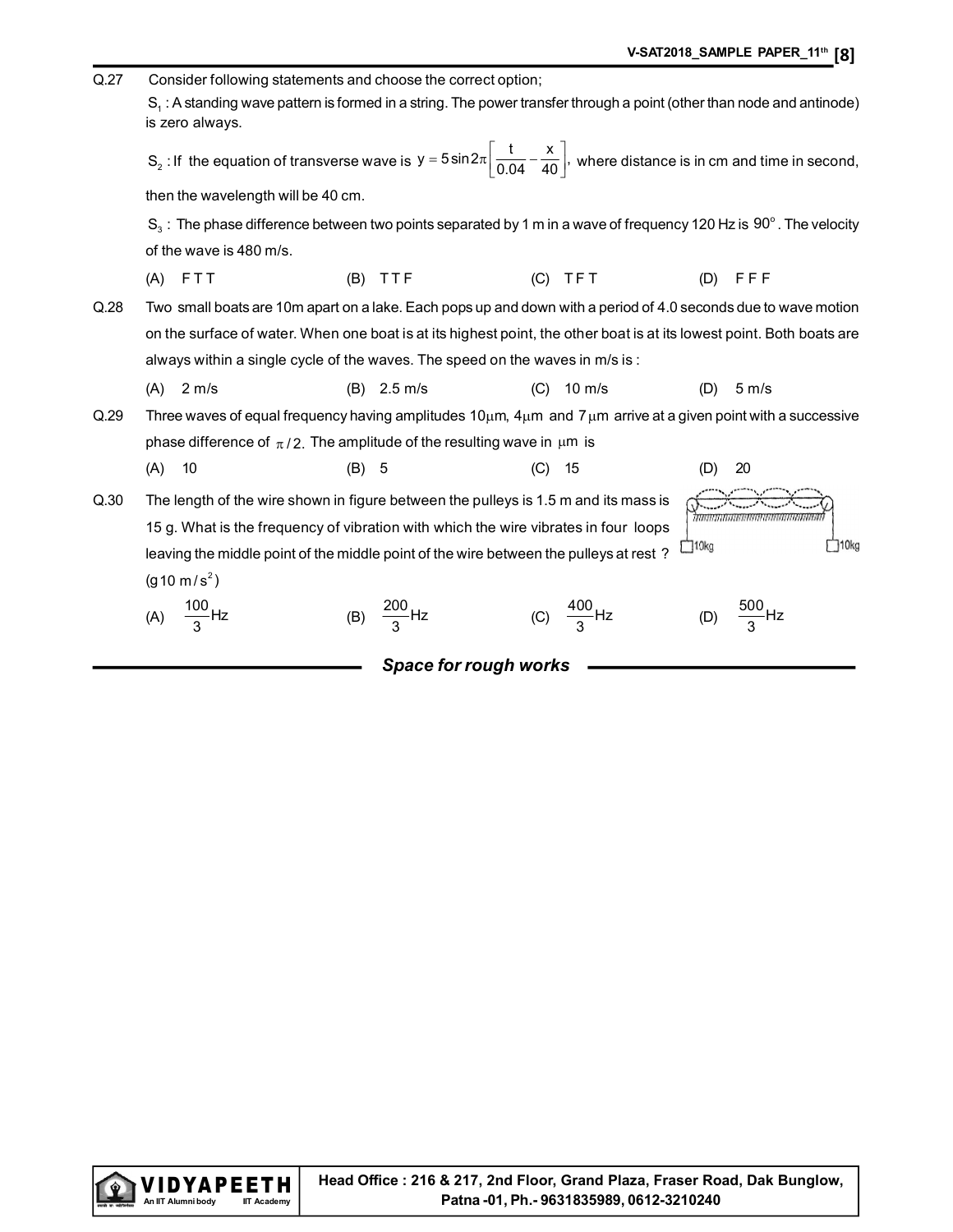## PART - II CHEMISTRY

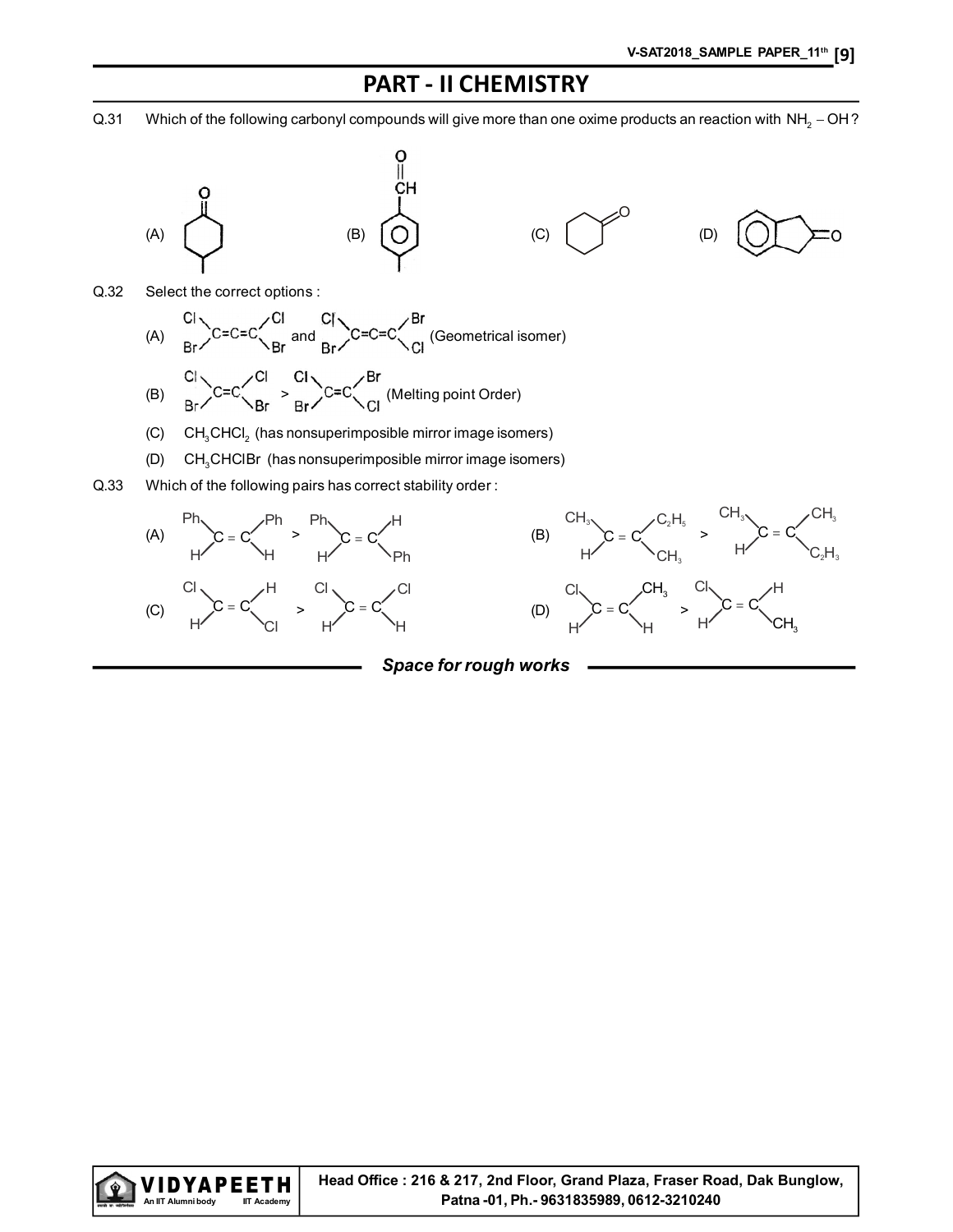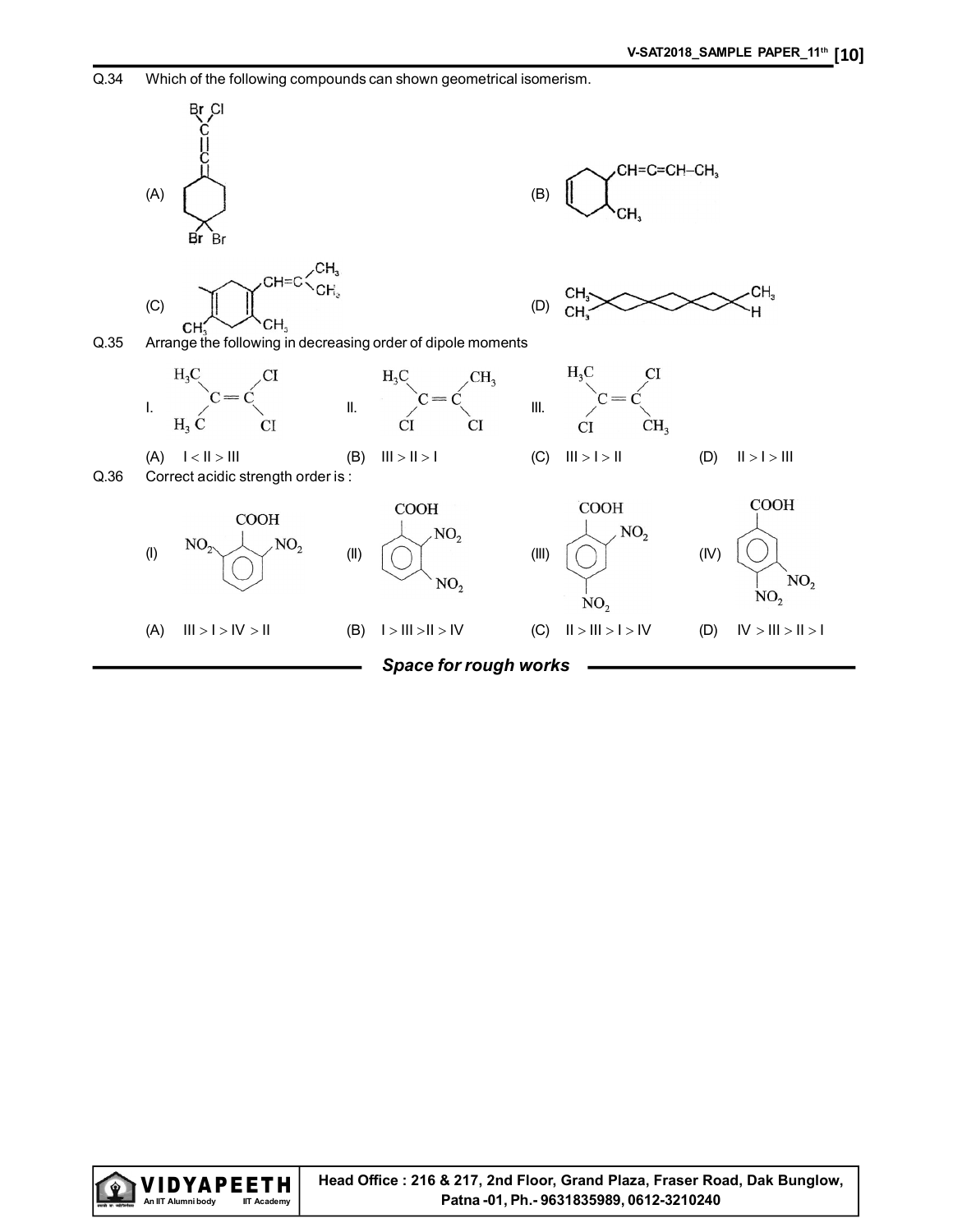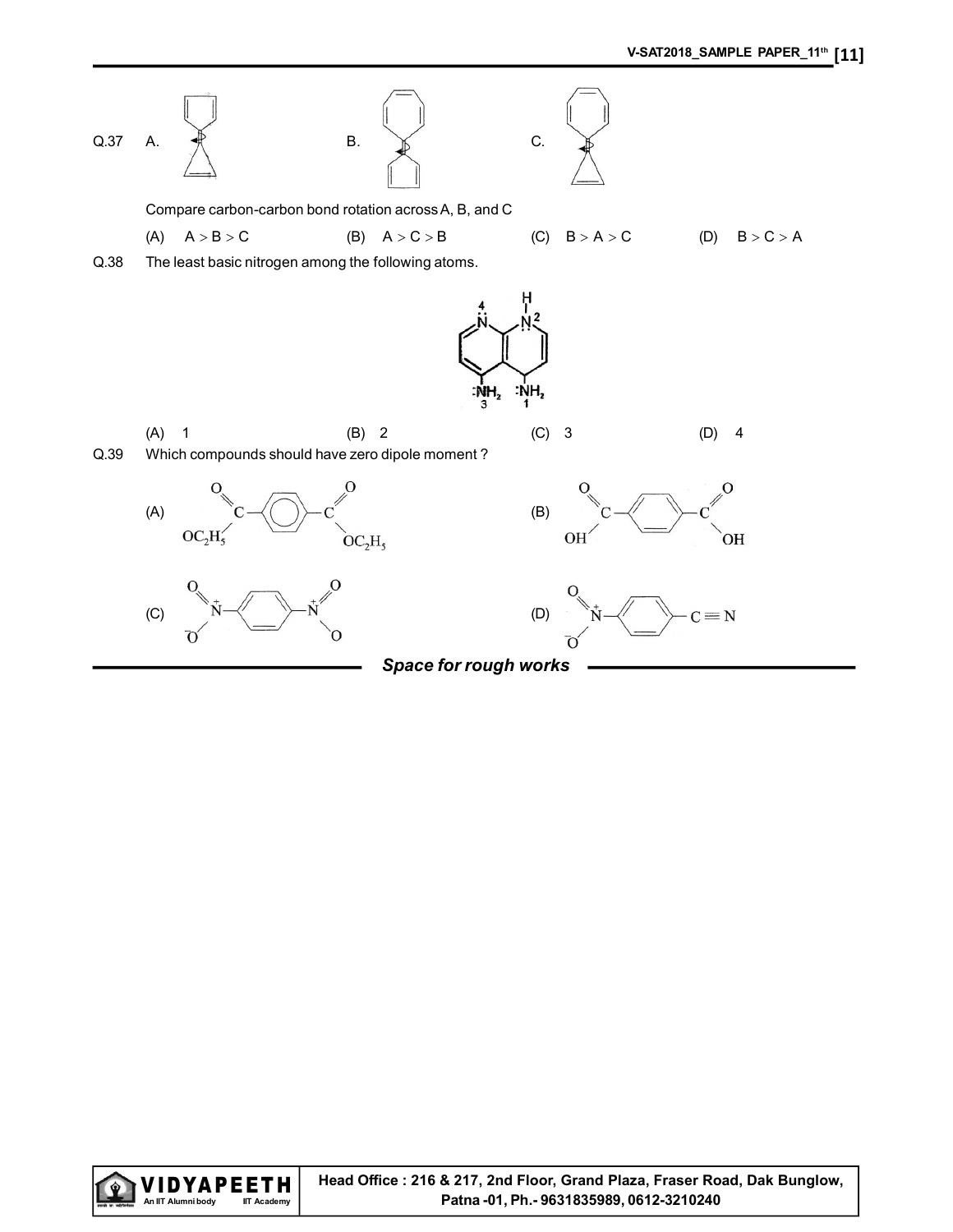Q.40 Which of the following is correct set of physical properties of the geometrical isomers



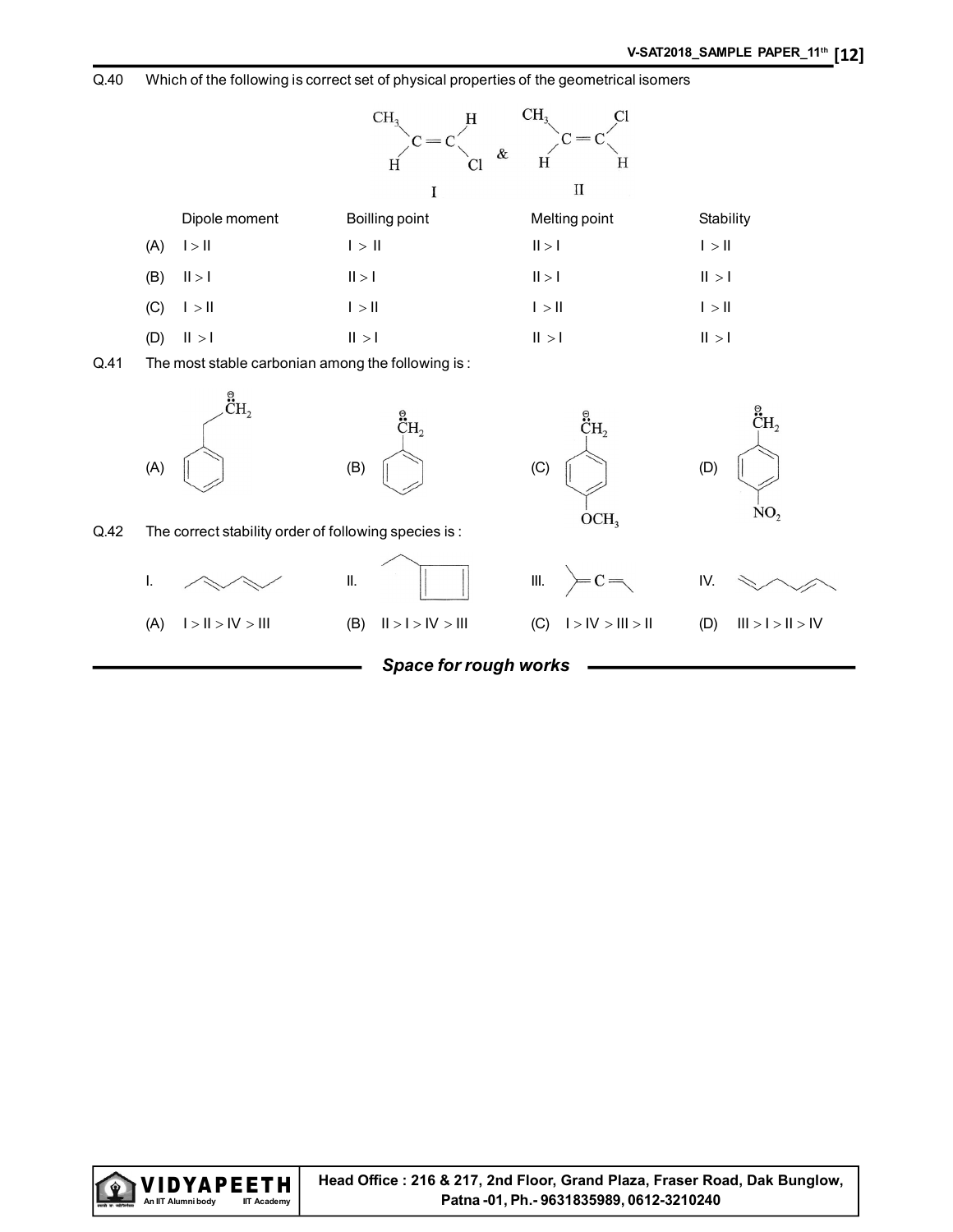

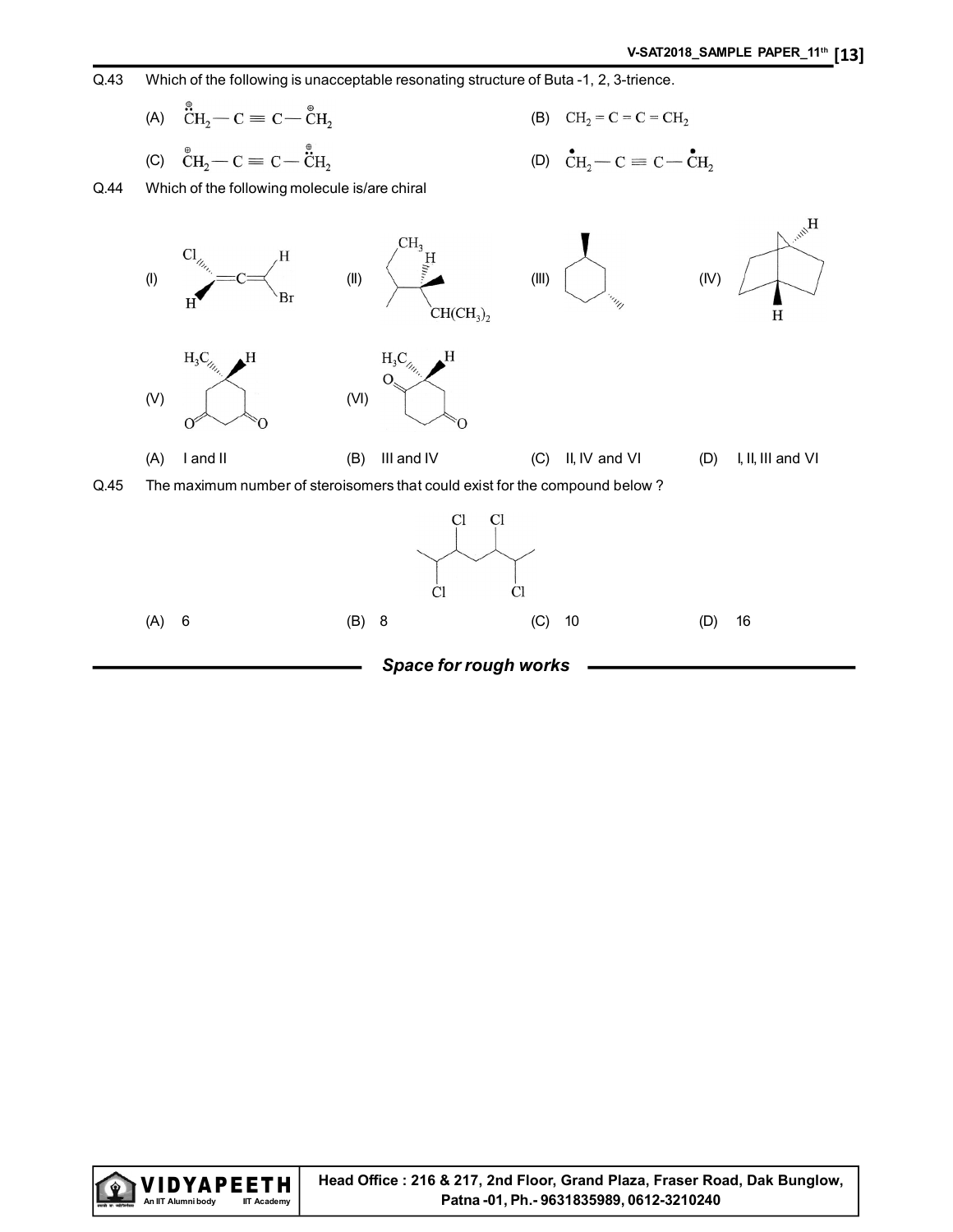

Q.46 What is the relationship between the molecules in the following pairs ?

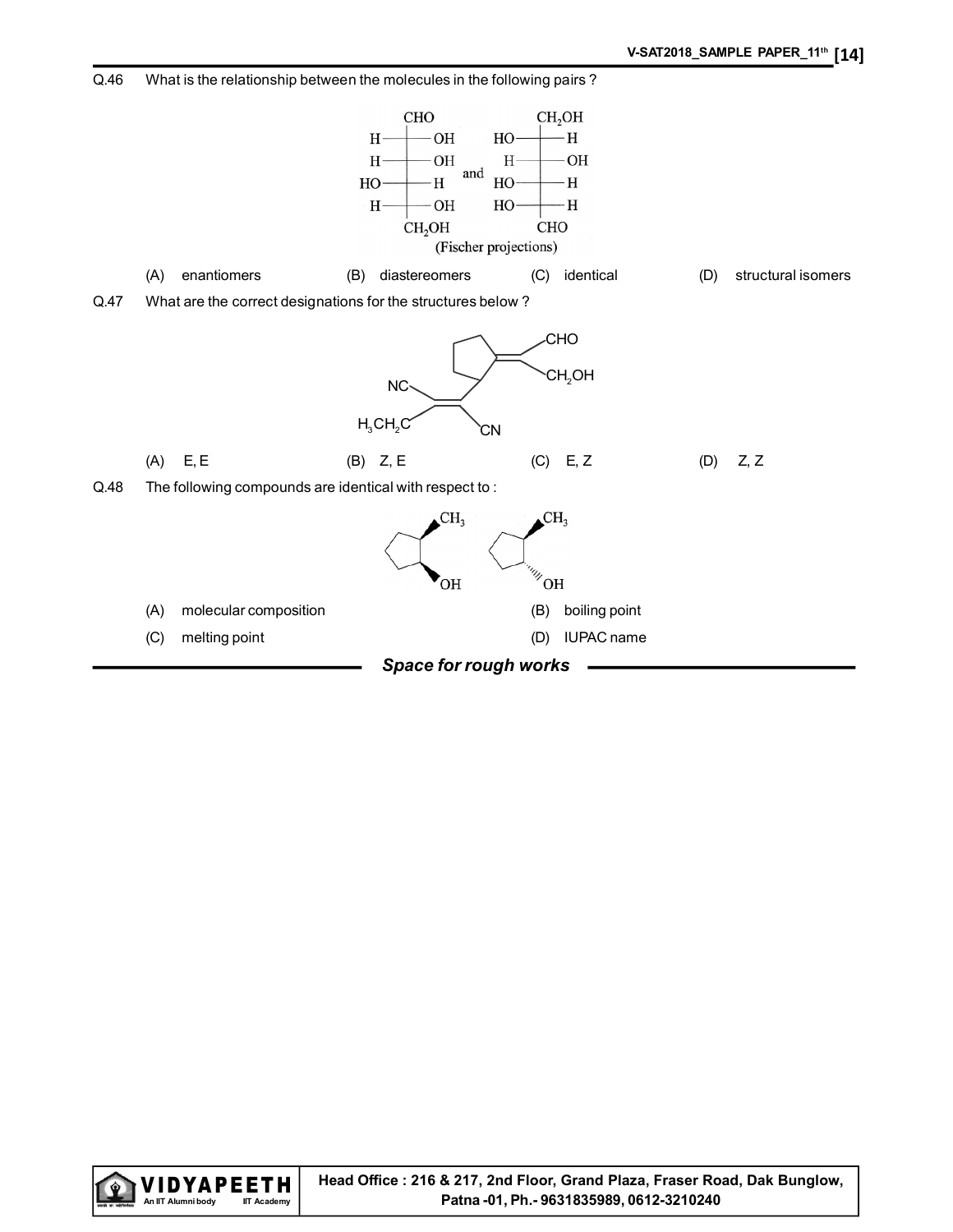#### Q.49 Which of the following will form only one oxime on reaction with NH<sub>2</sub>OH solution?



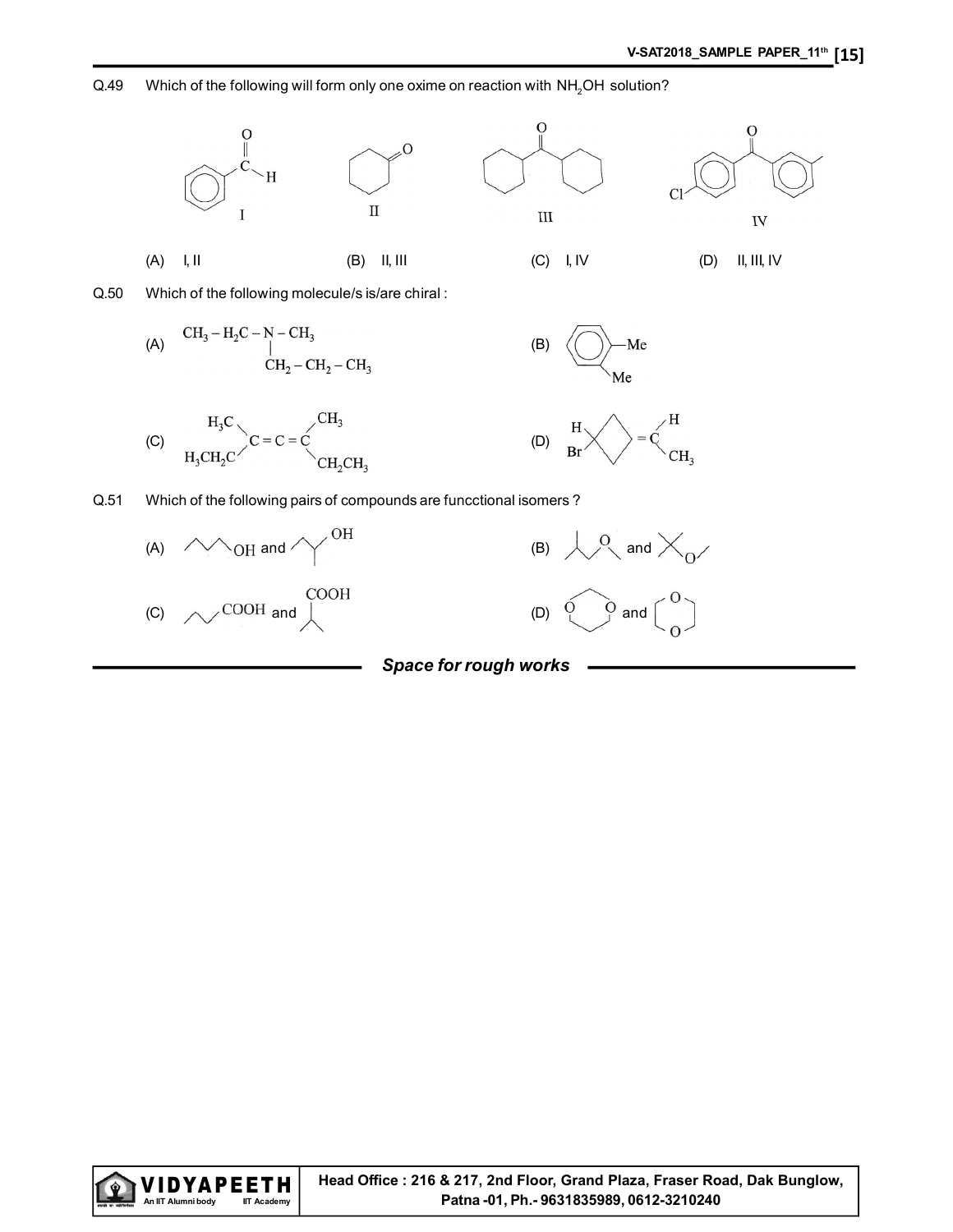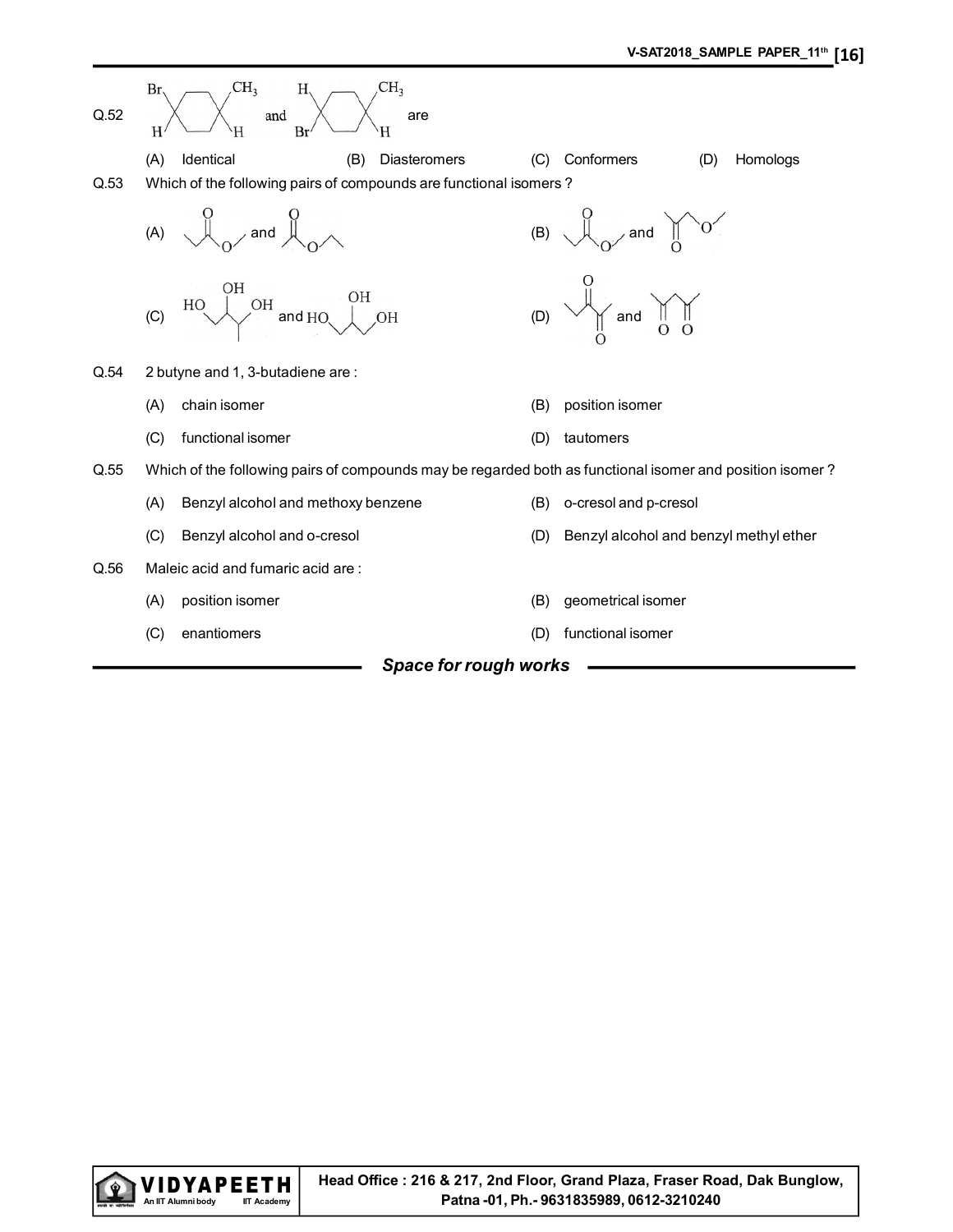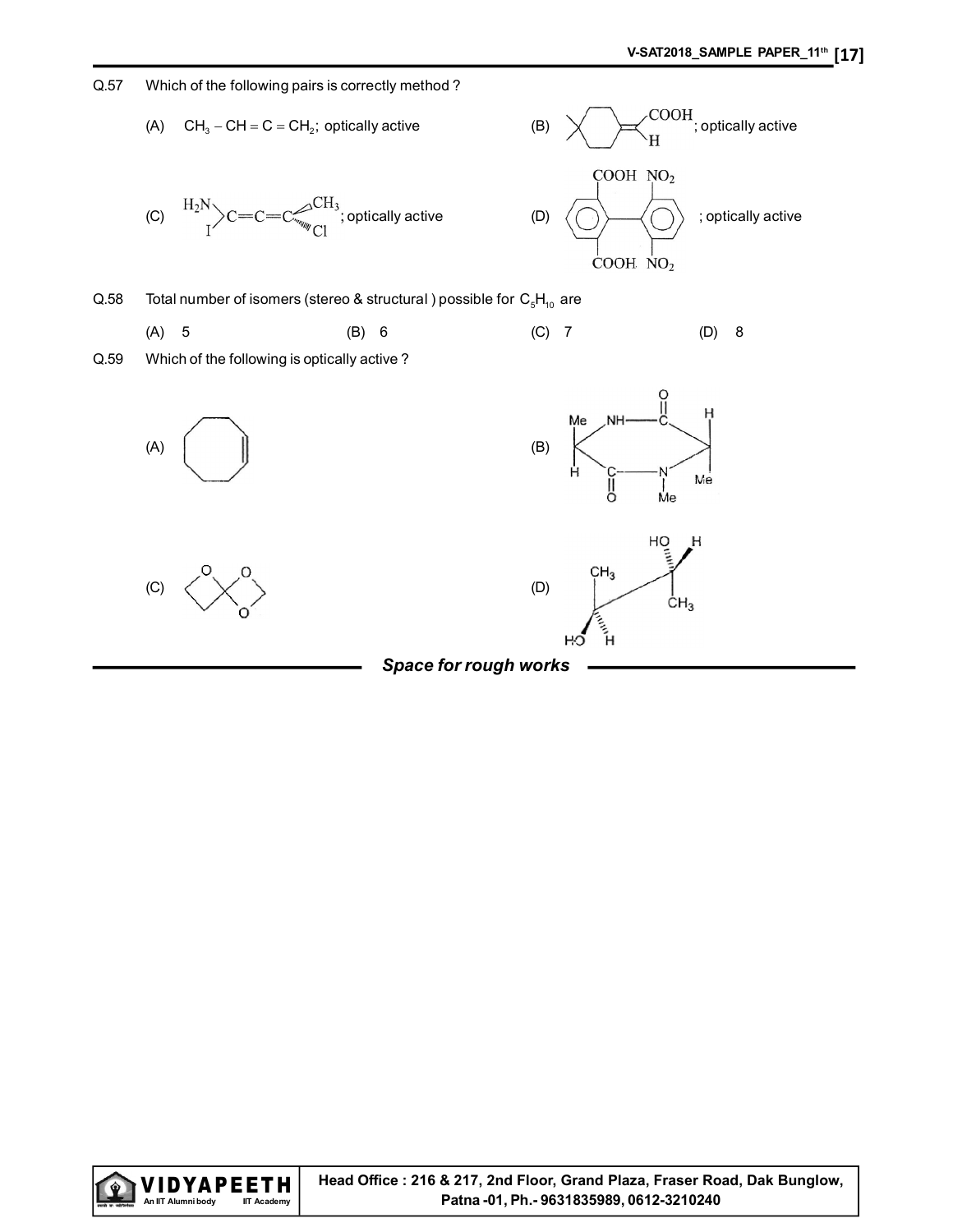Q.60 Identify most stable enol form of terric acid :



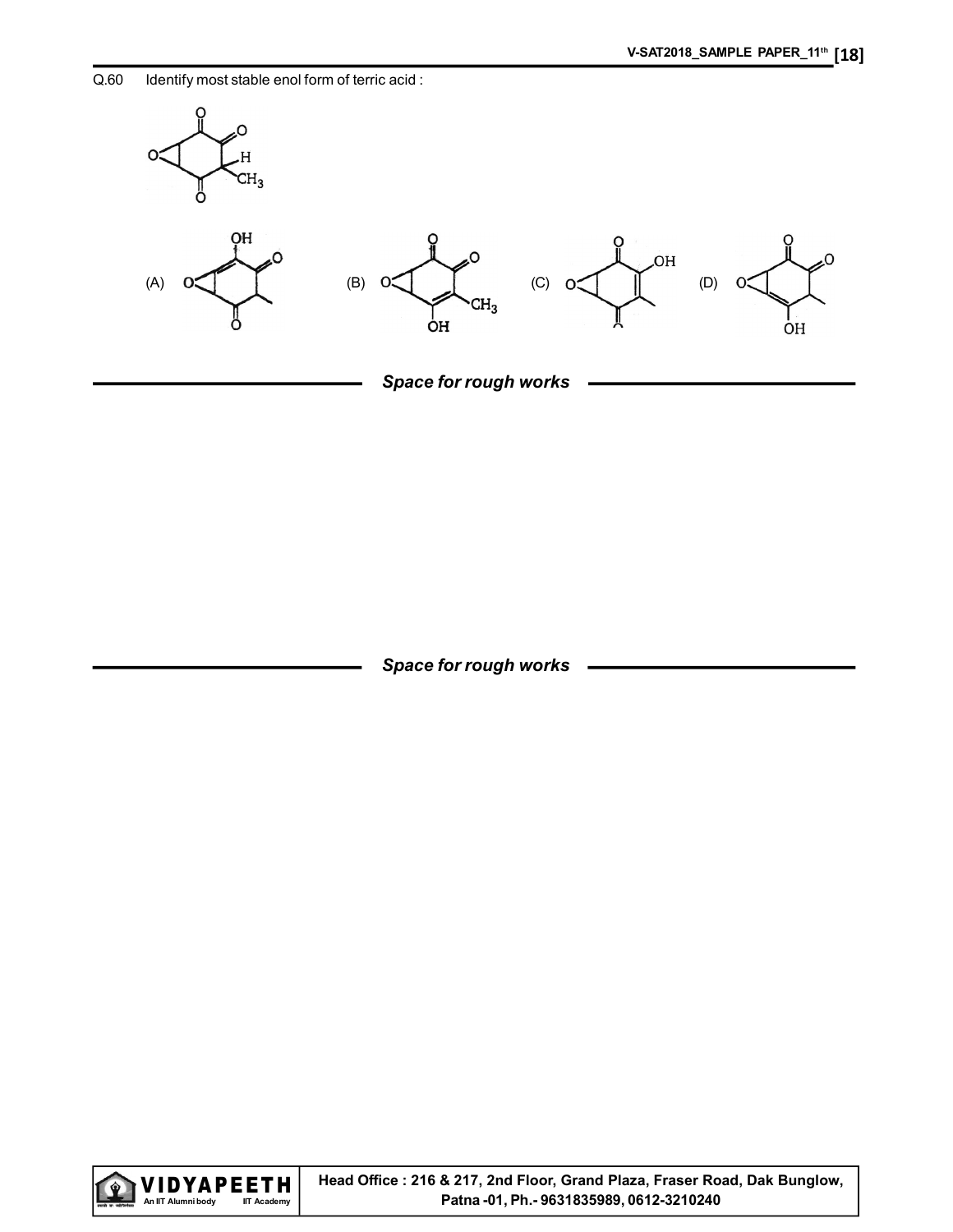# PART - III MATHEMATICS

| Q.61 | If $z(1+a) = b + ic$ and $a^2 + b^2 + c^2 = 1$ , then $[(1+iz)/(1-iz)] =$                                                                               |                     |                              |       |                             |     |                      |
|------|---------------------------------------------------------------------------------------------------------------------------------------------------------|---------------------|------------------------------|-------|-----------------------------|-----|----------------------|
|      | (A) $\frac{a+ib}{1+c}$                                                                                                                                  |                     | (B) $\frac{b-ic}{1+a}$       |       | (C) $\frac{a + ic}{1 + b}$  | (D) | None of these        |
| Q.62 | Number of solutions of the equation $z^3 + [3(\overline{z})^2]/ z  = 0$ where z is a complex number is                                                  |                     |                              |       |                             |     |                      |
|      | $(A)$ 2                                                                                                                                                 | $(B)$ 3             |                              | (C) 6 |                             | (D) | 5                    |
| Q.63 | If $a^2 + b^2 = 1$ , then $(1 + b + ia)/(1 + b + ia) =$                                                                                                 |                     |                              |       |                             |     |                      |
|      | $(A)$ 1                                                                                                                                                 | $(B)$ 2             |                              |       | $(C)$ b + ia                | (D) | $a + ib$             |
| Q.64 | Let z, w be compex numbers such that $\overline{z} + i\overline{w} = 0$ and arg zw = $\pi$ Then arg z equals                                            |                     |                              |       |                             |     |                      |
|      | (A) $\frac{\pi}{4}$                                                                                                                                     | (B) $\frac{\pi}{2}$ |                              |       | (C) $\frac{3\pi}{4}$        |     | (D) $\frac{5\pi}{4}$ |
| Q.65 | If $ z^2 - 3  = 3  z $ , then the maximum value of $ z $ is                                                                                             |                     |                              |       |                             |     |                      |
|      | $(A)$ 1                                                                                                                                                 |                     | (B) $\frac{3+\sqrt{21}}{2}$  |       | (C) $\frac{\sqrt{21-3}}{2}$ | (D) | None of these        |
| Q.66 | If $ 2z-1 = z-2 $ and $z_1, z_2, z_3$ are complex numbers such that $ z_1-\alpha < a,  z_2-\beta < \beta$ , then $\left \frac{z_1+z_2}{a+\beta}\right $ |                     |                              |       |                             |     |                      |
|      | $(A)$ $\leq  z $                                                                                                                                        |                     | (B) < 2  z                   |       | $(C)$ > z                   |     | (D) $>2 z $          |
| Q.67 | If $z = (\lambda + 3) - i\sqrt{5 - \lambda^2}$ , then the locus of z is                                                                                 |                     |                              |       |                             |     |                      |
|      | (A) Ellipse                                                                                                                                             | (B)                 | Semicircle                   | (C)   | Parabole                    | (D) | Straight line        |
|      |                                                                                                                                                         |                     | <b>Space for rough works</b> |       |                             |     |                      |

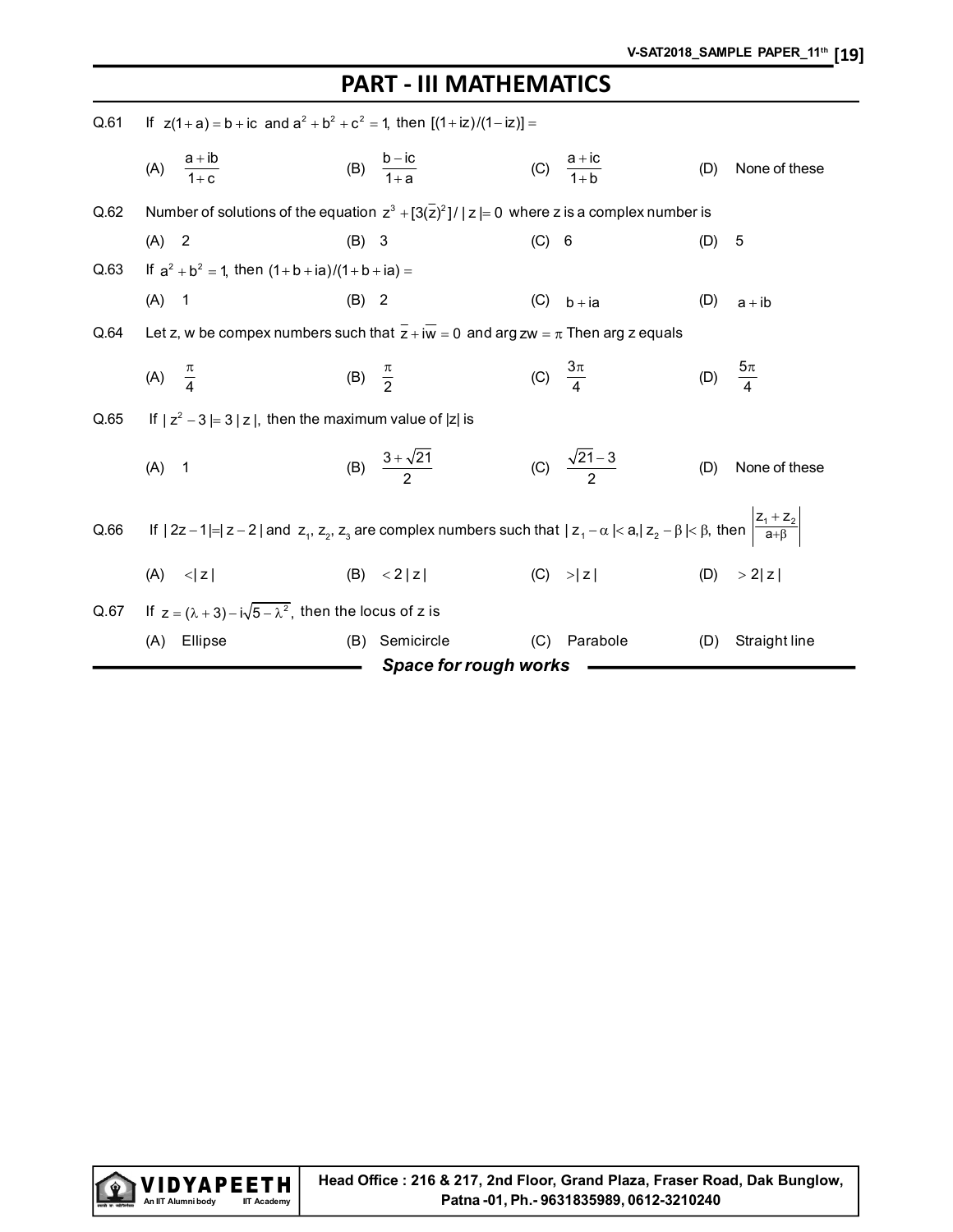Q.68 Which of the following is equal to  $\sqrt[3]{-1}$  ?

|      | (A) $\frac{\sqrt{3} + \sqrt{-1}}{2}$                                                                                            | (B) $\frac{-\sqrt{3} + \sqrt{-1}}{\sqrt{4}}$                                                                                                                                                                                                              | (C) $\frac{\sqrt{3}-\sqrt{-1}}{\sqrt{4}}$ | (D)<br>$-\sqrt{-1}$          |
|------|---------------------------------------------------------------------------------------------------------------------------------|-----------------------------------------------------------------------------------------------------------------------------------------------------------------------------------------------------------------------------------------------------------|-------------------------------------------|------------------------------|
| Q.69 | If $\left \frac{Z_1}{Z_2}\right $ = 1 and arg( $Z_1Z_2$ ) = 0, then                                                             |                                                                                                                                                                                                                                                           |                                           |                              |
|      | (A) $Z_1 = Z_2$                                                                                                                 | (B) $ z_2 ^2 = z_1 z_2$                                                                                                                                                                                                                                   | (C) $z_1z_2 = 1$                          | None of these<br>(D)         |
| Q.70 | From a point (sin $\theta$ , cos $\theta$ ), if three normals can be drawn to the paraboda $y^2 = 4ax$ , then the value of a is |                                                                                                                                                                                                                                                           |                                           |                              |
|      | (1/2, 1)<br>(A)                                                                                                                 | $(B)$ [-1/2, 0]                                                                                                                                                                                                                                           | $(C)$ [1/2, 0]                            | $(-1/2, 0)$ U(0, 1/2)<br>(D) |
| Q.71 |                                                                                                                                 | The length of normal chord of the parabola $y^2 = 4x$ which makes an angle of $\pi/4$ with the axis of x is                                                                                                                                               |                                           |                              |
|      | $(A)$ 8                                                                                                                         | (B) $8\sqrt{2}$                                                                                                                                                                                                                                           | $(C)$ 4                                   | (D) $4\sqrt{2}$              |
| Q.72 |                                                                                                                                 | If the normal to the parabola $y^2 = 4ax$ at three points (ap <sup>2</sup> , 2ap), (aq <sup>2</sup> , 2aq) and (ar <sup>2</sup> , 2ar) are concurrent, then the<br>common root of equations $px^2 + qx + r = 0$ and $a(b-c)x^2 + b(c-a)x + c(a-b) = 0$ is |                                           |                              |
|      | $(A)$ p                                                                                                                         | $(B)$ q                                                                                                                                                                                                                                                   | $(C)$ r                                   | $(D)$ 1                      |
| Q.73 |                                                                                                                                 | The locus of the center of a circle which cuts orthogonally the parabola $y^2 = 4x$ at (1, 2) will pass through                                                                                                                                           |                                           |                              |
|      | $(A)$ $(3, 4)$                                                                                                                  | $(B)$ $(4, 3)$                                                                                                                                                                                                                                            | $(C)$ $(5, 3)$                            | (2, 4)<br>(D)                |
| Q.74 | If $2x + y + \lambda = 0$ is a normal to the parabokla $y^2 = -8x$ , then $\lambda$ is                                          |                                                                                                                                                                                                                                                           |                                           |                              |
|      | 12<br>(A)                                                                                                                       | (B)<br>$-12$                                                                                                                                                                                                                                              | $(C)$ 24                                  | (D)<br>$-24$                 |
|      |                                                                                                                                 | Space for rough works                                                                                                                                                                                                                                     |                                           |                              |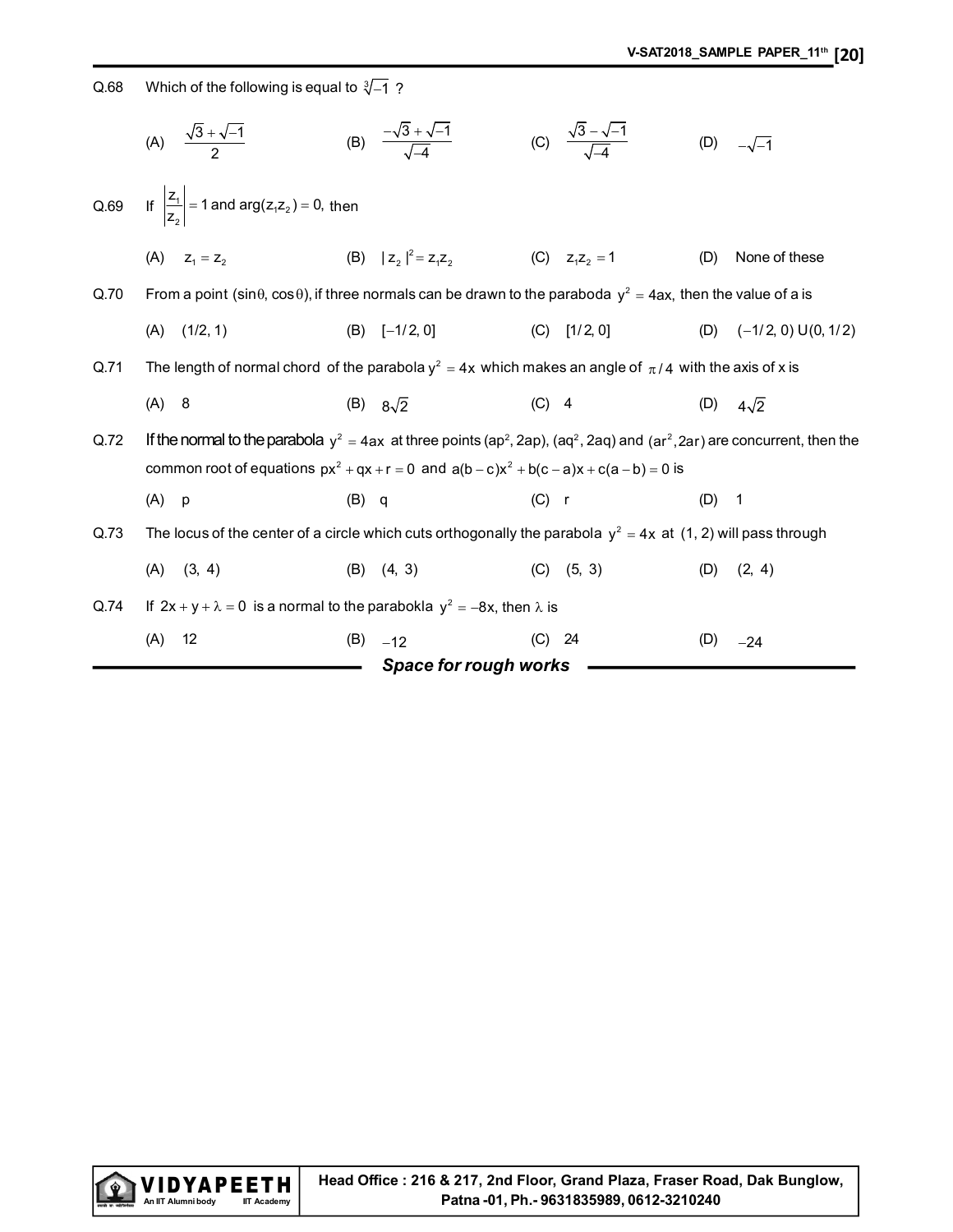| Q.75 | The equation of the line that passes through (10, -1) and is perpendicular to $y = \frac{x^2}{4} - 2$ is |                                                                                                                                                                     |  |                                                                             |     |                                               |     |               |  |
|------|----------------------------------------------------------------------------------------------------------|---------------------------------------------------------------------------------------------------------------------------------------------------------------------|--|-----------------------------------------------------------------------------|-----|-----------------------------------------------|-----|---------------|--|
|      | (A)                                                                                                      | $4x + y = 39$                                                                                                                                                       |  | (B) $2x + y = 19$                                                           |     | (C) $x + y = 9$                               | (D) | $x + 2y = 8$  |  |
| Q.76 |                                                                                                          | The length of the shortest normal chord of the parabola $y^2 = 4ax$ is                                                                                              |  |                                                                             |     |                                               |     |               |  |
|      | (A)                                                                                                      | $2a\sqrt{27}$                                                                                                                                                       |  | $(B)$ 9a                                                                    |     | (C) $a\sqrt{54}$                              | (D) | None of these |  |
| Q.77 |                                                                                                          | A variable chord of the hyperbola $\frac{x^2}{a^2} - \frac{y^2}{b^2} = 1$ , (b > a), subtends a right angle at the center of the hyperbola if this<br>chord touches |  |                                                                             |     |                                               |     |               |  |
|      | (A)                                                                                                      | A fixed circle concentric with the hyperbola                                                                                                                        |  |                                                                             |     | (B) A fixed ellipse concentric with hyperbola |     |               |  |
|      | (C)                                                                                                      | A fixed hyperbola conecntric with the hyperbole                                                                                                                     |  |                                                                             | (D) | A fixed parabole having vertex at (0, 0)      |     |               |  |
| Q.78 |                                                                                                          | The asymptotes of the hyperbola $\frac{x^2}{a_1^2} - \frac{y^2}{b_1^2} = 1$ and $\frac{x^2}{a_2^2} - \frac{y^2}{b_2^2} = 1$ are perpendicular to each other. Then,  |  |                                                                             |     |                                               |     |               |  |
|      |                                                                                                          | (A) $a_1/a_2 = b_1 b_2$                                                                                                                                             |  | (B) $a_1a_2 = b_1b_2$ (C) $a_1a_2 + b_1b_2 = 0$ (D) $a_1 - a_2 = b_1 - b_2$ |     |                                               |     |               |  |
| Q.79 | on                                                                                                       | The chords of contanct of a point P w.r.t a hyperbola and its auxiliary circle are at right angle. Then the point P lies                                            |  |                                                                             |     |                                               |     |               |  |
|      | (A)                                                                                                      | Conjugate hyperbola                                                                                                                                                 |  |                                                                             | (B) | One of the directrix                          |     |               |  |
|      | (C)                                                                                                      | One of the asymptotes                                                                                                                                               |  |                                                                             | (D) | None of these                                 |     |               |  |
| Q.80 | then                                                                                                     | If two distinct tangents can be drawn from the point ( $\alpha$ , 2) on different branchers of the hyperbola $\frac{x^2}{\alpha} - \frac{y^2}{16} = 1$ ,            |  |                                                                             |     |                                               |     |               |  |
|      | (A)                                                                                                      | $ \alpha $ < 3/2                                                                                                                                                    |  | (B) $ \alpha  > 2/3$                                                        |     | (C) $ \alpha  > 3$                            | (D) | None of these |  |
|      |                                                                                                          |                                                                                                                                                                     |  | Space for rough works                                                       |     |                                               |     |               |  |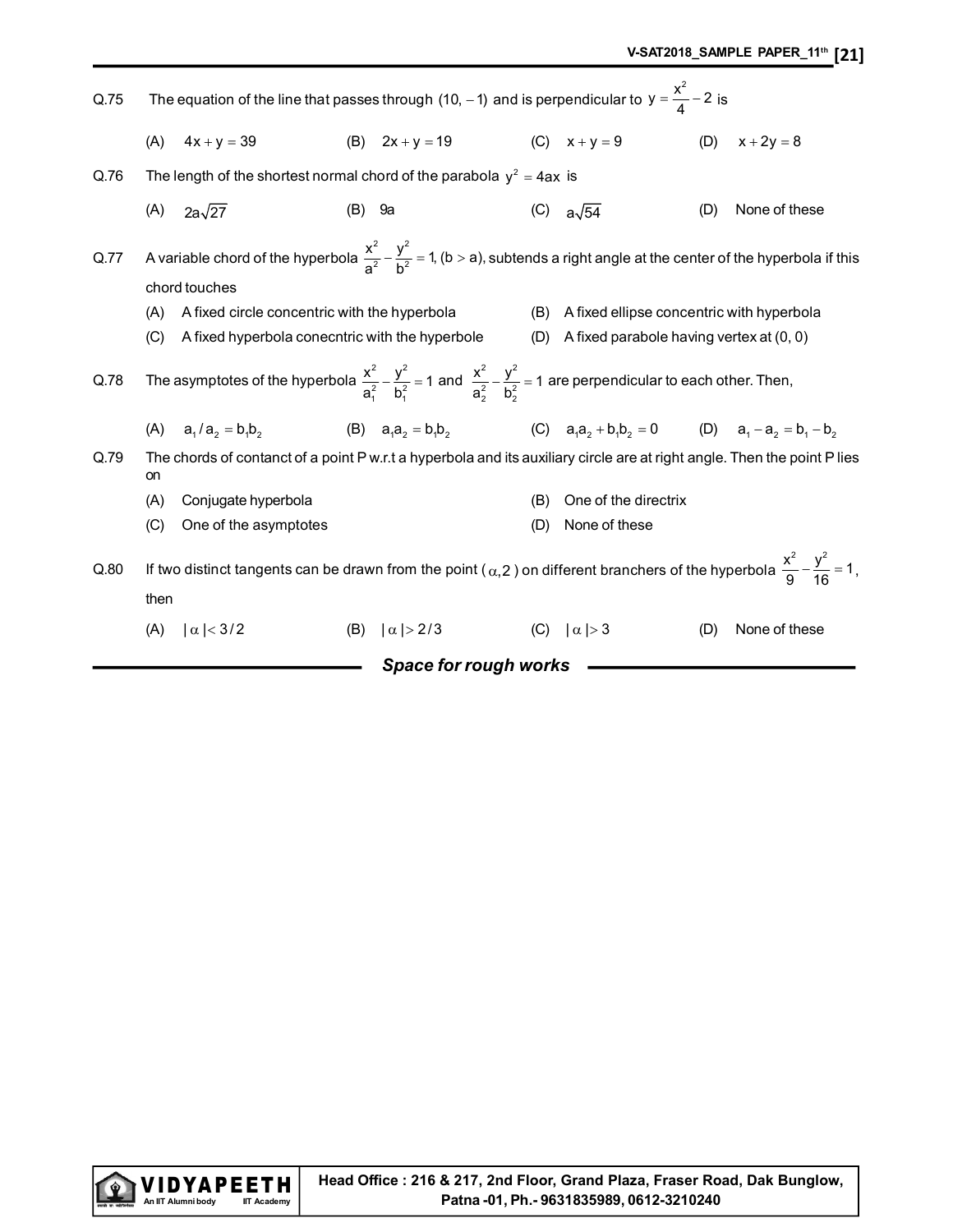|      |     |                                                                                                                                                                     |     | Space for rough works |         |                                 |     |               |
|------|-----|---------------------------------------------------------------------------------------------------------------------------------------------------------------------|-----|-----------------------|---------|---------------------------------|-----|---------------|
|      | (A) | $x = y$                                                                                                                                                             | (B) | $2x = y$              |         | (C) $x = 2y$                    | (D) | $x + y = 0$   |
|      | is  |                                                                                                                                                                     |     |                       |         |                                 |     |               |
| Q.85 |     | The equation of the line passing through the center and bisecting the chord $7x + y - 1 = 0$ of the ellipse $\frac{x^2}{1} + \frac{y^2}{7} = 1$                     |     |                       |         |                                 |     |               |
|      | (A) | (0, 1)                                                                                                                                                              |     | (B) $(0, \infty)$     | $(C)$ R |                                 | (D) | None of these |
| Q.84 |     | The line $y = mx - \frac{(a^2 - b^2)m}{\sqrt{a^2 + b^2m^2}}$ is normal to the ellipse $\frac{x^2}{a^2} + \frac{y^2}{b^2} = 1$ for all values of m belonging to      |     |                       |         |                                 |     |               |
|      |     | (C) $a^2(1+e^4)(e^2+2)$                                                                                                                                             |     |                       |         | (D) $b^2(1+e^4)(e^2+2)$         |     |               |
|      |     | (A) $b^2(1-e^2)(2-e^2)$                                                                                                                                             |     |                       |         | (B) $a^2(e^4 - e^2 + 2)$        |     |               |
|      |     | $PG2 + Qq2 =$                                                                                                                                                       |     |                       |         |                                 |     |               |
| Q.83 |     | If the normals at P( $\theta$ ) and Q( $\pi/2 + \theta$ ) to the ellipse $\frac{x^2}{a^2} + \frac{y^2}{b^2} = 1$ meet the major axis at G and g, respectively, then |     |                       |         |                                 |     |               |
|      | (B) | $x - k = 0$ and $y + h = 0$                                                                                                                                         |     |                       |         | (D) $x + k = 0$ and $y - h = 0$ |     |               |
|      | (A) | $x - k = 0$ and $y - h = 0$                                                                                                                                         |     |                       |         | (B) $x + k = 0$ and $y + k = 0$ |     |               |
| Q.82 |     | The asymptotes of the hyperbola $xy = hx + ky$ are                                                                                                                  |     |                       |         |                                 |     |               |
|      | (C) | $21x - 77y - 265 = 0$                                                                                                                                               |     |                       |         | (D) $21x + 77y - 265 = 0$       |     |               |
|      | (A) | $77x - 21y - 265 = 0$                                                                                                                                               |     |                       |         | (B) $21x - 77y + 265 = 0$       |     |               |
| Q.81 |     | A hyperbola passes passes through (2, 3) and has asymptotes $3x - 4y + 5$ and $12x + 5y - 40 = 0$ Then, the<br>equation of its trasverse axis is                    |     |                       |         |                                 |     |               |